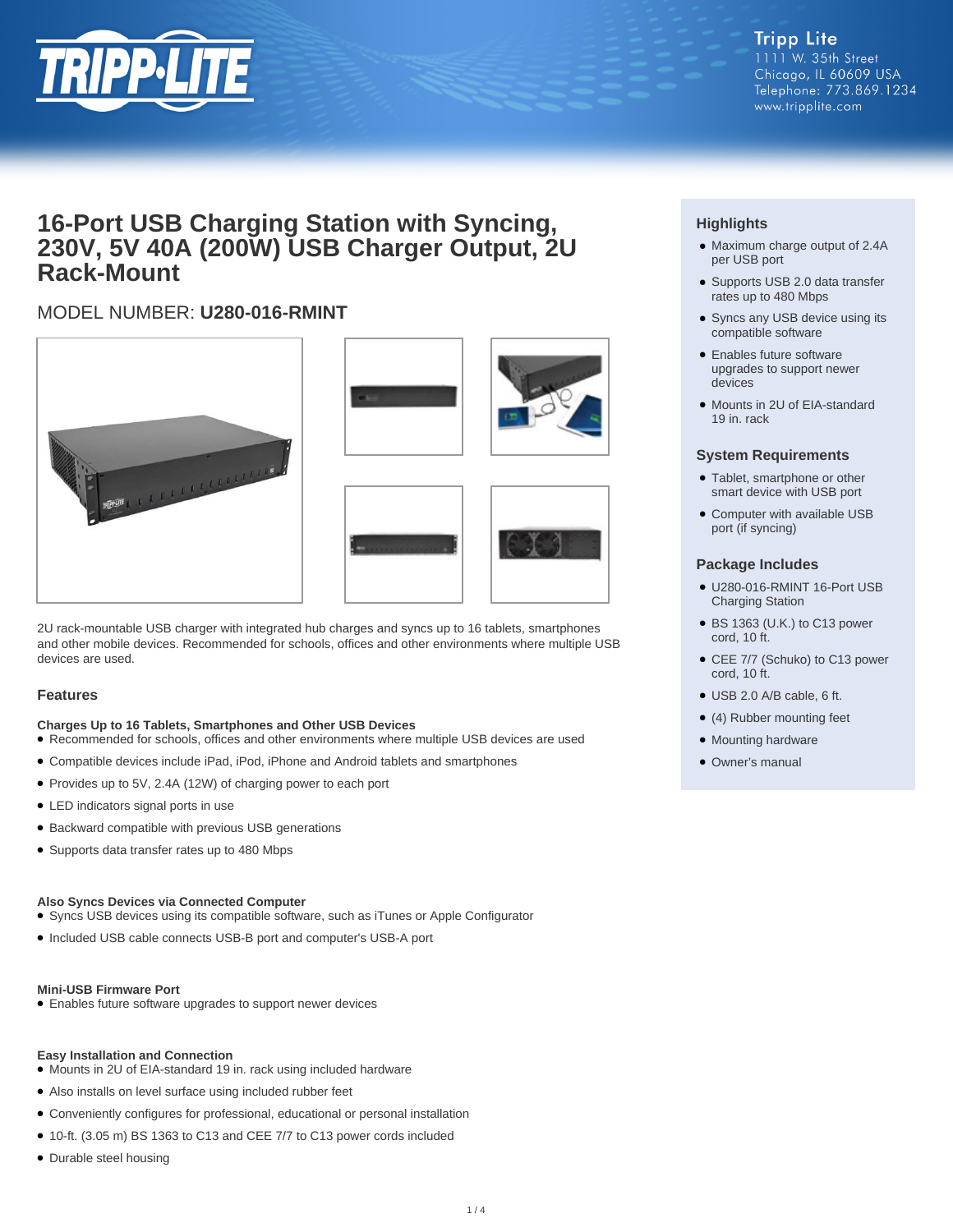

#### **TAA-Compliant**

● Complies with the Federal Trade Agreements Act (TAA) for GSA Schedule purchases

# **Specifications**

| <b>OVERVIEW</b>                              |                                   |  |
|----------------------------------------------|-----------------------------------|--|
| <b>UPC Code</b>                              | 037332193544                      |  |
| Product Type                                 | Multi-Device Charger              |  |
| Charging Form Factor                         | Rack Mount                        |  |
| Functions                                    | Charge; Sync                      |  |
| <b>Device Compatibility</b>                  | Tablet; Phone                     |  |
| Technology                                   | USB 2.0 (High Speed)              |  |
| <b>Device Slots</b>                          | 16                                |  |
| <b>INPUT</b>                                 |                                   |  |
| Nominal Input Voltage(s) Supported           | <b>230V AC</b>                    |  |
| Input Connection Type                        | IEC320-C14                        |  |
| Voltage Compatibility (VAC)                  | 230                               |  |
| Input Frequency                              | 50 / 60 Hz                        |  |
| Input Plug Type                              | C14                               |  |
| Input Cord Length (ft.)                      | 10                                |  |
| Input Cord Length (m)                        | 3.05                              |  |
| Input Current                                | 2.5A                              |  |
| <b>OUTPUT</b>                                |                                   |  |
| <b>Output Capacity</b>                       | 5V 40A (200W)                     |  |
| <b>POWER</b>                                 |                                   |  |
| Power Consumption (Watts)                    | 56                                |  |
| <b>USER INTERFACE, ALERTS &amp; CONTROLS</b> |                                   |  |
| <b>LED</b> Indicators                        | Green (16x USB Charging, 1x Sync) |  |
| <b>CHARGING</b>                              |                                   |  |
| Number of Charging Ports                     | 16                                |  |
| <b>Total Charging Amps</b>                   | 40A                               |  |
| <b>Total Charging Watts</b>                  | 200                               |  |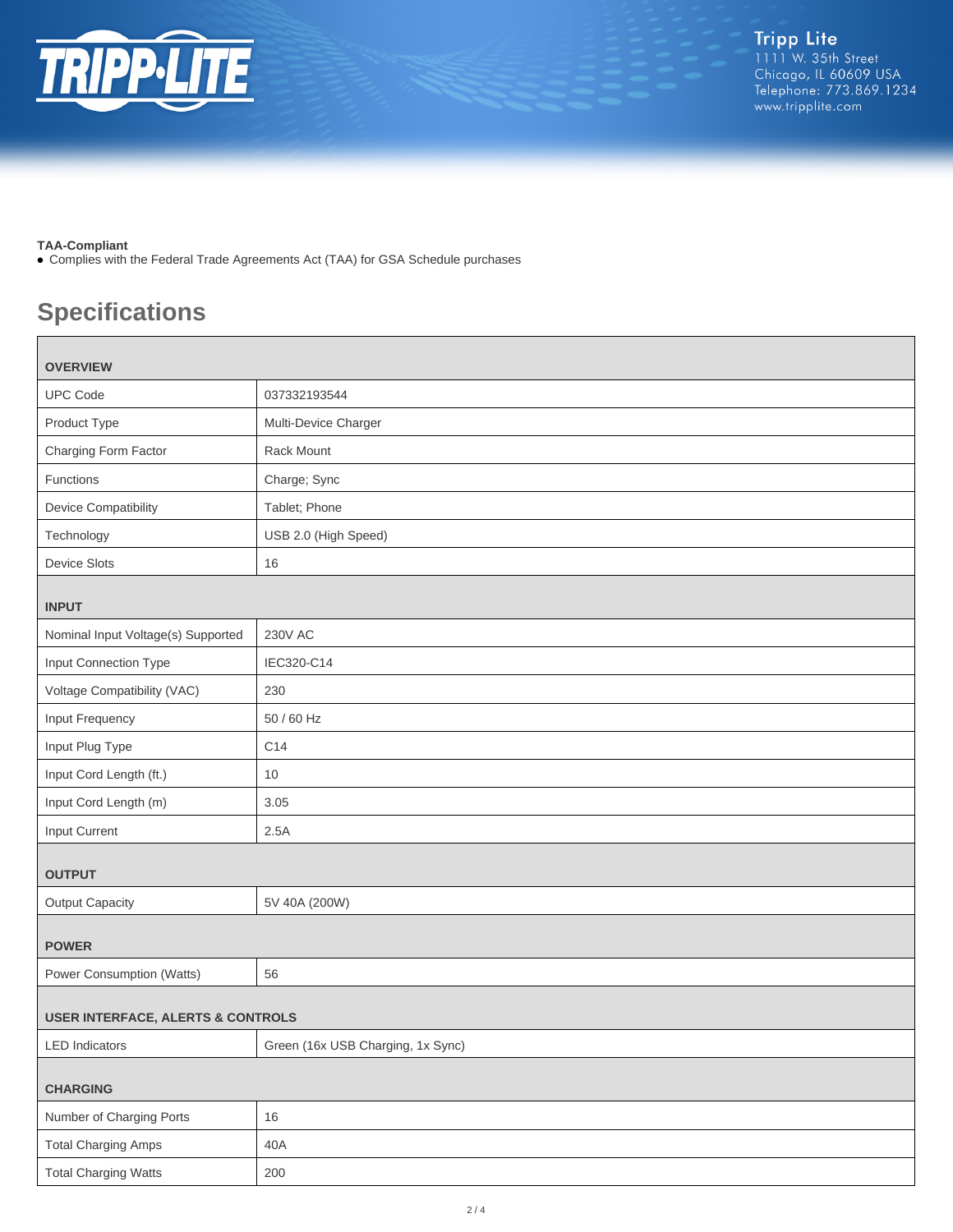

Tripp Lite<br>1111 W. 35th Street<br>Chicago, IL 60609 USA<br>Telephone: 773.869.1234<br>www.tripplite.com

| <b>Charging Method</b>               | <b>USB</b>                   |  |
|--------------------------------------|------------------------------|--|
| Charging Port Type                   | USB A (FEMALE)               |  |
| <b>Charging Ports Details</b>        | Pass through                 |  |
| Charging Ports / Amps                | $(16)$ 2.4A                  |  |
| Overcharge Protection                | Yes                          |  |
| Charging Amps per Port               | 2.4A                         |  |
|                                      |                              |  |
| <b>PHYSICAL</b>                      |                              |  |
| Material of Construction             | <b>Steel</b>                 |  |
| Color                                | <b>Black</b>                 |  |
| Shipping Dimensions (hwd / cm)       | 19.81 x 42.42 x 48.26        |  |
| Shipping Dimensions (hwd / in.)      | 7.80 x 16.70 x 19.00         |  |
| Shipping Weight (kg)                 | 7.21                         |  |
| Shipping Weight (lbs.)               | 15.90                        |  |
| Unit Dimensions (hwd / in.)          | 3.4 x 17.3 x 11.9            |  |
| Unit Dimensions (hwd / mm)           | 86.7 x 440 x 301.7           |  |
| Unit Packaging Type                  | Box                          |  |
| Unit Weight (lbs.)                   | 10.1                         |  |
| Unit Weight (kg)                     | 4.58                         |  |
| Number of Shelves                    | $\mathbf 0$                  |  |
| <b>ENVIRONMENTAL</b>                 |                              |  |
| <b>Operating Temperature Range</b>   | 32 to 104 F (0 to 40 C)      |  |
| Storage Temperature Range            | 5 to 122 F (-15 to 50 C)     |  |
| <b>Relative Humidity</b>             | 5% to 95% RH, Non-Condensing |  |
| <b>BTUs</b>                          | 191.1 BTU/Hr (Full load)     |  |
| <b>CONNECTIONS</b>                   |                              |  |
| Number of Ports                      | 16                           |  |
| Side A - Connector 1                 | (16) USB A (FEMALE)          |  |
| Side A - Connector 2                 | USB B (FEMALE)               |  |
| Side A - Connector 3                 | MICRO-USB B (FEMALE)         |  |
| Side B - Connector 1                 | IEC-320-C14                  |  |
|                                      |                              |  |
| <b>FEATURES &amp; SPECIFICATIONS</b> |                              |  |
| Cord Management                      | No                           |  |
| Antimicrobial                        | $\operatorname{\mathsf{No}}$ |  |